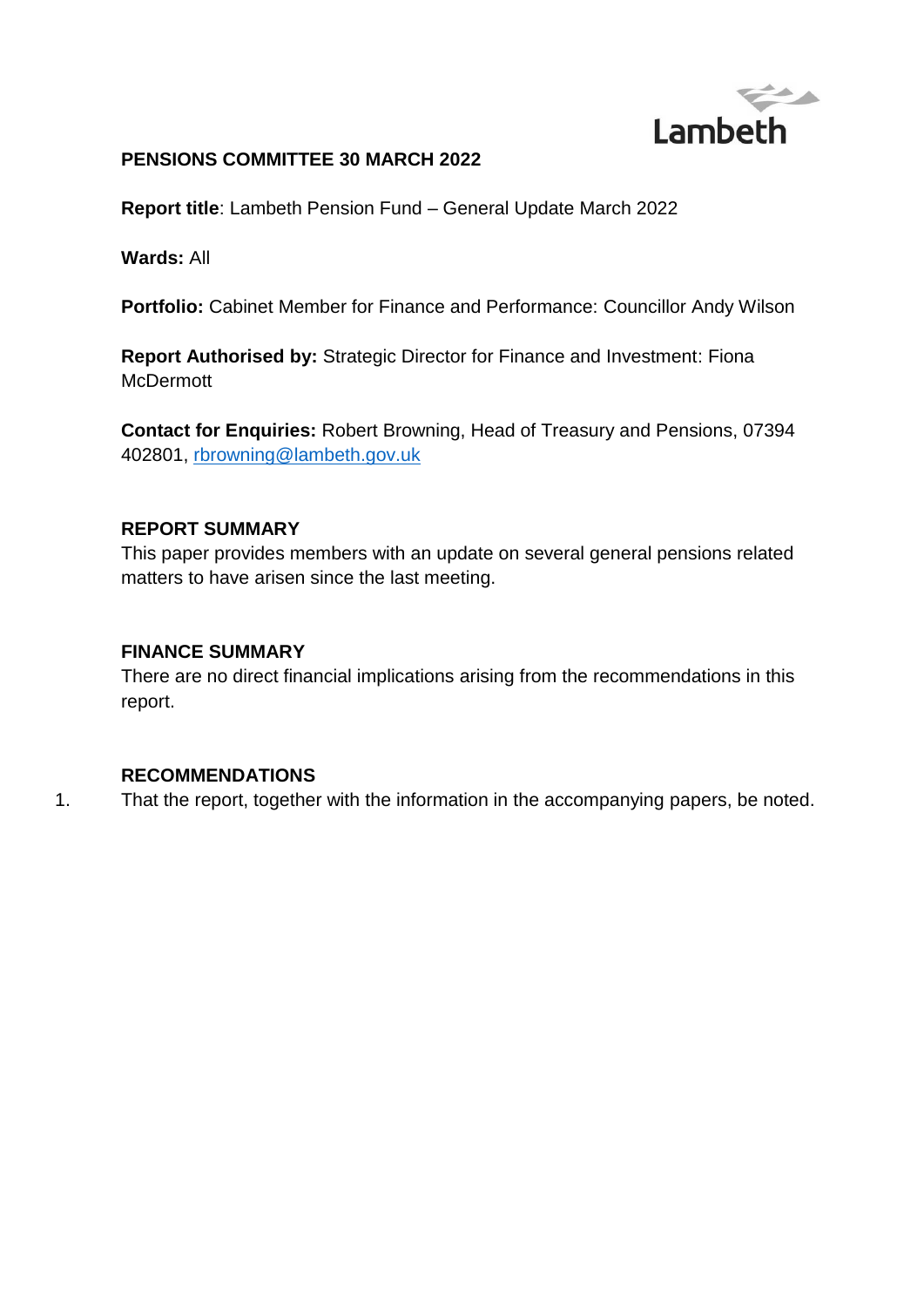# **1 CONTEXT**

- 1.1 The Pensions Committee is responsible for ensuring that the Fund is properly operated in accordance with all relevant legislation and best practice as advised by the Pensions Regulator, the Local Government Pension Scheme (LGPS), Scheme Advisory Board (SAB), the Department for Levelling Up, Housing and Communities (DLUHC) and the Chartered Institute of Finance and Accountancy (CIPFA), including both financial and administration matters.
- 1.2 The purpose of this report is to update the Committee on a number of pensions related matters that have arisen since the last meeting and which are of relevance to the Fund, including standing items on the London CIV, the Pensions Board and training opportunities.

## **2 PROPOSALS AND REASONS**

# **LONDON CIV Funding and Fee Savings**

- 2.1 The most recent London CIV (LCIV) Business Update call took place on 17 February 2022, during which updates were provided on their current fund launch activity and new fund launch pipeline; the current fund offering is attached at Appendix One for information.
- 2.2 As at 31 January 2022 the LCIV had £13.4bn of assets under direct management (approximately £15.1bn including commitments). The Lambeth Fund is a key stakeholder in the LCIV, with approximately £1.09bn or 57% of the Fund's active assets invested directly in the pool as at 31 December 2021, one of the highest proportions of total Fund assets compared to other London boroughs.
- 2.3 The estimated net fee savings for the year to date as at 31 December 2021 is £985k, which represents a saving over an estimate of additional fees that would have been paid if invested outside of the LCIV. The full year net fee savings forecast for 2021/22, after accounting for LCIV management fees and service charges, is approximately £1.2m (£938k in 2020/21).

## **Fund Pipeline**

- 2.4 The LCIV ran a property workshop on 31 January 2022 with all interested London client Funds to share the results of a client property survey issued in October 2021 and put forward their plans for launching their own dedicated real estate fund. Based on initial demand the LCIV is planning to move forward with a residential property fund with a focus on affordable and social housing, and the first Seed Investor Group (SIG) meeting to begin developing this fund took place on 22 March 2022.
- 2.5 The initial timelines put forward by the LCIV will see a draft term sheet for the fund issued in the summer of this year, with a manager selection exercise to take place in the second half of the year and a fund launch date of Q1 2023. Officers will take part in the SIG to help develop the proposed fund alongside the existing work strand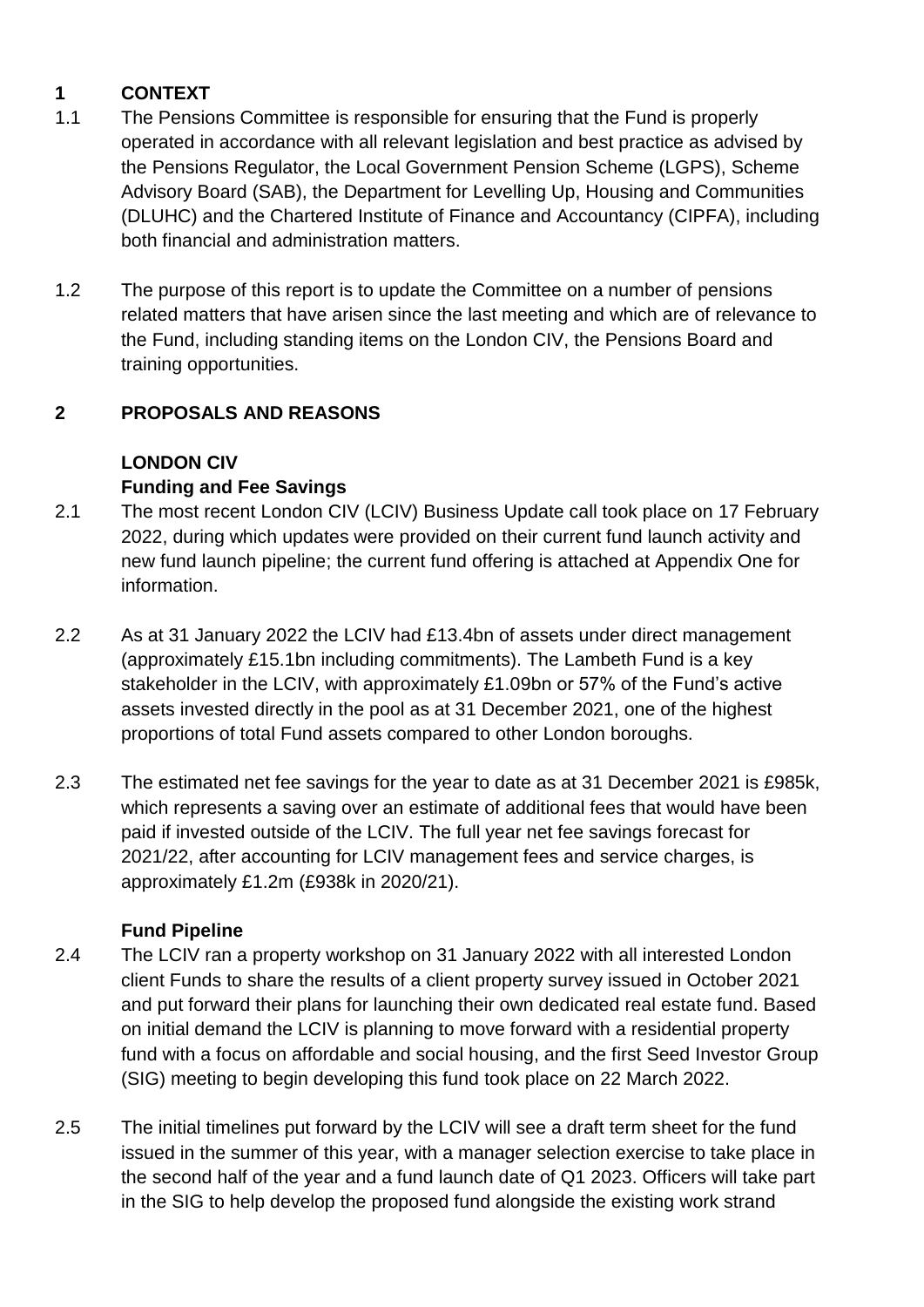being undertaken by the Fund's advisors to explore options in this asset class outside of the LCIV.

- 2.6 The possibility of a "lift and shift" of existing client property assets into the LCIV was also discussed, but at this stage was deemed a lower priority given the wide range of property managers in use across London Funds and the resources required to carry it out.
- 2.7 The LCIV has also begun the transition to add a second manager to the Multi Asset Credit Fund, in which the Lambeth Fund holds £239m as at 3 December 2021. The intention is to split asset holdings equally across the two managers, as advised to Committee in July 2021, in a process which is expected to take place over a period of up to six months to mitigate the impact of transition costs.

#### **Governance**

- 2.8 The LCIV General Meeting took place on 27 January 2022 as an in-person and online event, attended by shareholder representatives from all London boroughs and, from Lambeth, the Chair of this Committee. The meeting focussed on the 2022/23 budget and Medium-Term Financial Strategy (MTFS), which were both approved by the Board, and also updated members on progress made in addressing the ongoing issues raised by the FCA around the LCIV's treatment of regulatory capital. At its last business update webinar, the LCIV confirmed that there are still four London boroughs which have not returned the signed documentation required to amend the LCIV's Articles of Association and Shareholder Agreement in line with the FCA's requirements, with at least two boroughs indicating they are not minded to do so.
- 2.9 The confidential minutes from the meeting are appended to the investment performance report in the exempt section of this agenda.

#### **Net Zero**

- 2.10 The LCIV has trialled and is now preparing to launch a climate analytics service which aims to inform the development of decarbonisation strategies, assist internal risk management, and support climate-related disclosures. At present the service only covers listed equity and fixed income instruments (for investment both in and outside the pool) and will produce a carbon footprint of those holdings, measure their fossil fuel exposure and indicate their net-zero alignment (implied temperature increase).
- 2.11 The service would be subject to a separate agreement and additional fees, and would not provide access to the underlying data used to generate the outputs. This service is currently provided to the Lambeth Fund by its advisers, Mercer. Indicative fees have been provided, but officers will undertake further discussion with the LCIV to better understand the offering before taking any further action.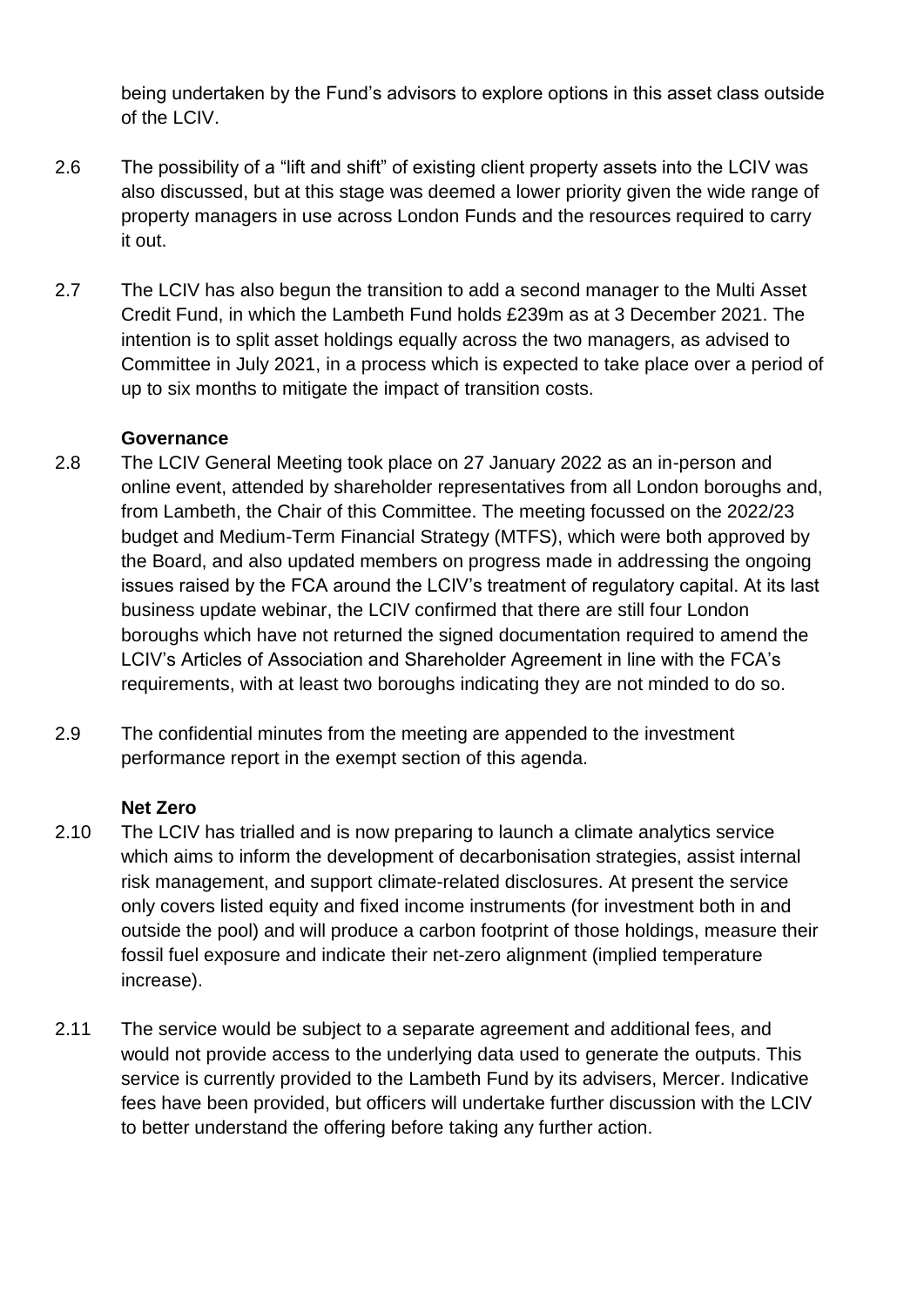#### **PENSIONS BOARD**

- 2.12 The Board last met on 26 January 2022 and considered the quarterly administration performance report for the Fund as well as the latest risk register. Updates included:
	- statistics on key administrative workflows in the quarter ending December 2021, usage of the Fund website and the Member Self Service platform, and details of member complaints and responses in the period; and
	- the latest on the HM Treasury consultation on the cost control mechanism and exit pay reform, Guaranteed Minimum Pension Rectification, and changes to the normal minimum pension change.
- 2.13 As set out in the Terms of Reference of both the Committee and Board, and as a means of ensuring the good governance of the Fund, the Committee will work with and receive and consider reports from the Board and ensure that appropriate actions are undertaken as required. The Board can request information from the Committee and make recommendations which should be considered, and a response made to the Board on the outcome within a reasonable period of time.
- 2.14 The agreed process with the Committee and the Board is for these recommendations to be made via officers and raised at the next available meeting where appropriate so that the response or resolved action can be recorded in the meeting minutes.
- 2.15 The next meeting of the Board will take place on 13 April 2022.

#### **RUSSIA UKRAINE WAR**

- 2.16 On 24 February 2022 Russia began an invasion of Ukraine and, in the days that have followed, there have been a wide range of government sanctions issued across the Western World as markets react to the ongoing crisis. Commodity markets in particular have been heavily impacted; oil and gas prices have soared, there are concerns over global wheat supplies given that both Russia and Ukraine are two of the largest global producers, and metal prices have risen given Russia is a key producer of metals such as aluminium, copper and nickel.
- 2.17 Many UK pension schemes have extremely low exposure to Russian entities, as most developed market benchmarks will have no direct exposure whilst emerging market indices will often have a relatively small exposure. After engaging with its fund managers, officers estimate that the Lambeth Fund's exposure to Russian assets as at 28 February 2022 was approximately £807k, or 0.04% of the Fund. Exposure was limited to the LCIV global alpha growth and emerging market funds, the Adams Street private equity fund and the Permira private debt funds, with the largest exposure being approx. £675k to Sberbank across the LCIV equity funds.
- 2.18 In all cases our managers continue to assess the implications of the invasion and communicate regularly with us as the situation changes. In the short term we can expect sharp reductions in the value of our equity holdings in particular, especially given the trading restrictions in place, and over the mid to longer term the wider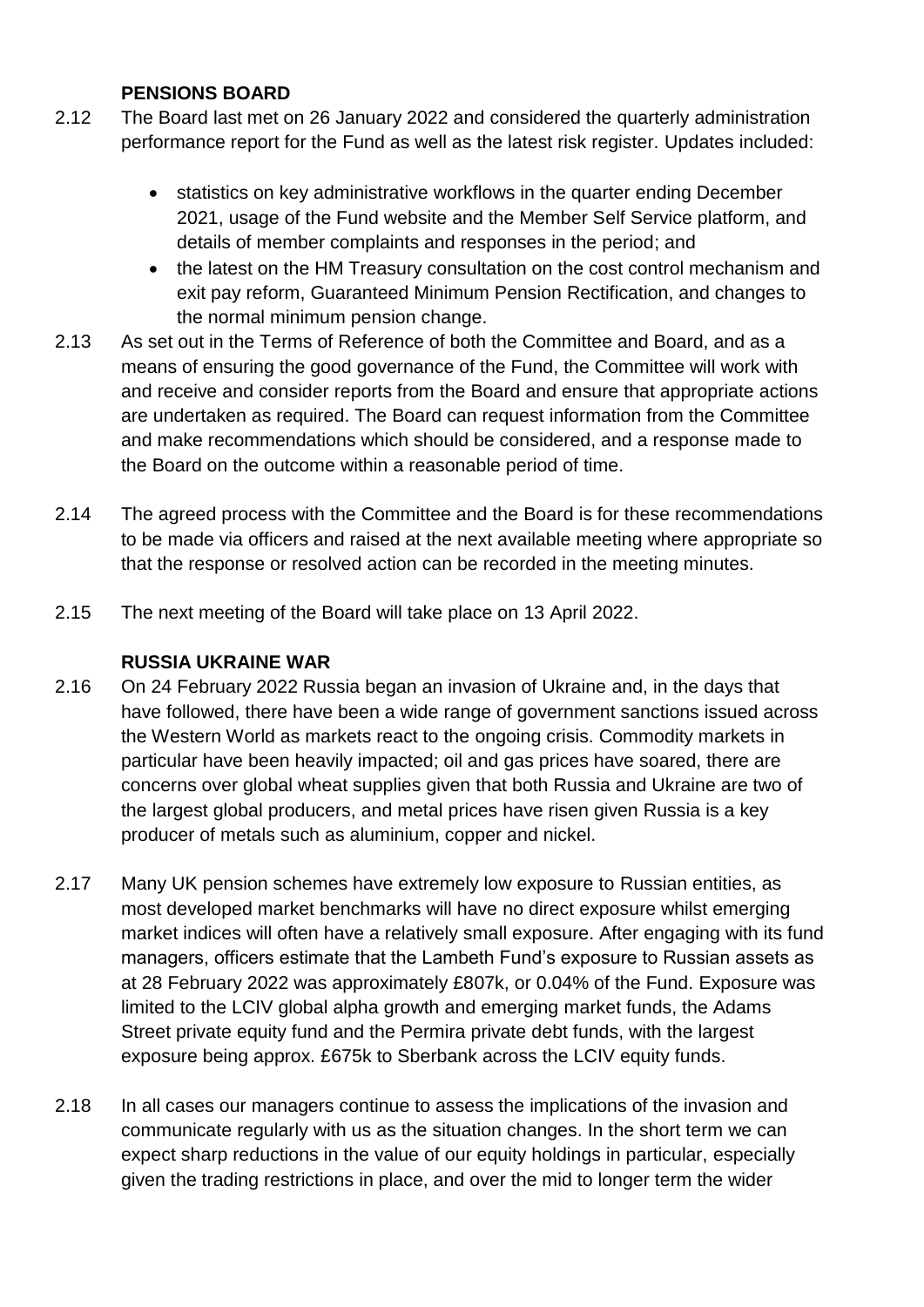impact on global growth and existing inflationary pressures will likely affect performance of the wider portfolio.

2.19 Further updates will be provided verbally to members at the meeting.

## **RESPONSIBLE INVESTMENT – UNITED NATIONS LETTER**

- 2.20 Following on from the letter sent by Michael Lynk, UN Special Rapporteur, to all LGPS Funds in November 2021 regarding exposure to companies involved in Israeli settlements in the Occupied Palestinian Territory, representatives from the Scheme Advisory Board (SAB) and Local Authority Pension Fund Forum (LAPFF) met with Mr Lynk in early January 2022 to discuss his concerns. It was made clear that the primary objective of LGPS Funds is to ensure benefits are paid to members, but that Funds do take human rights seriously and, through the LAPFF, actively engage with many of the companies listed on the database. Mr Lynk will provide further information on the database, in particular the process for removing companies from it, and discussions will remain ongoing between all parties.
- 2.21 In March 2022 the legal group UK Lawyers for Israel (UKLFI) issued a statement claiming that Mr Lynk acted outside his powers in advising on investment decisions, and that any decision influenced by his decision would be challengeable. The group has written to the SAB and LAPFF requesting a pause in discussions, with the SAB confirming that they are taking advice on the matter and will consider it at their next Board meeting on 7 March 2022.

## **RESPONSIBLE INVESTMENT – DIVESTMENT AND BOYCOTTS**

- 2.22 On 22 February 2022 an amendment to the Public Service Pensions and Judicial Officers Bill (PSPJO) was passed in the House of Commons which will allow the Secretary of State to issue guidance to administering authorities instructing them not to make investment decisions that conflict with the UK's foreign and defence policy.
- 2.23 As noted by the SAB, LGPS funds are currently able to make prudent divestment decisions based on an assessment of the financial consequence of a number of matters, including those relating to Environmental, Social and Governance (ESG) factors. Where such decisions are based on non-financial factors LGPS funds should follow the Law Commission's direction that any financial impact should not be significant and that the decision would likely be supported by scheme members.
- 2.24 The amendment will pass to the House of Lords and the Bill is expected to gain royal assent later in March. It is also expected that further guidance will be issued under this provision to clarify how it should be adopted, which would likely be subject to consultation later in the year. Further provisions in this area will be introduced by the Boycotts, Divestment and Sanctions Bill, expected at some point during the current Parliament.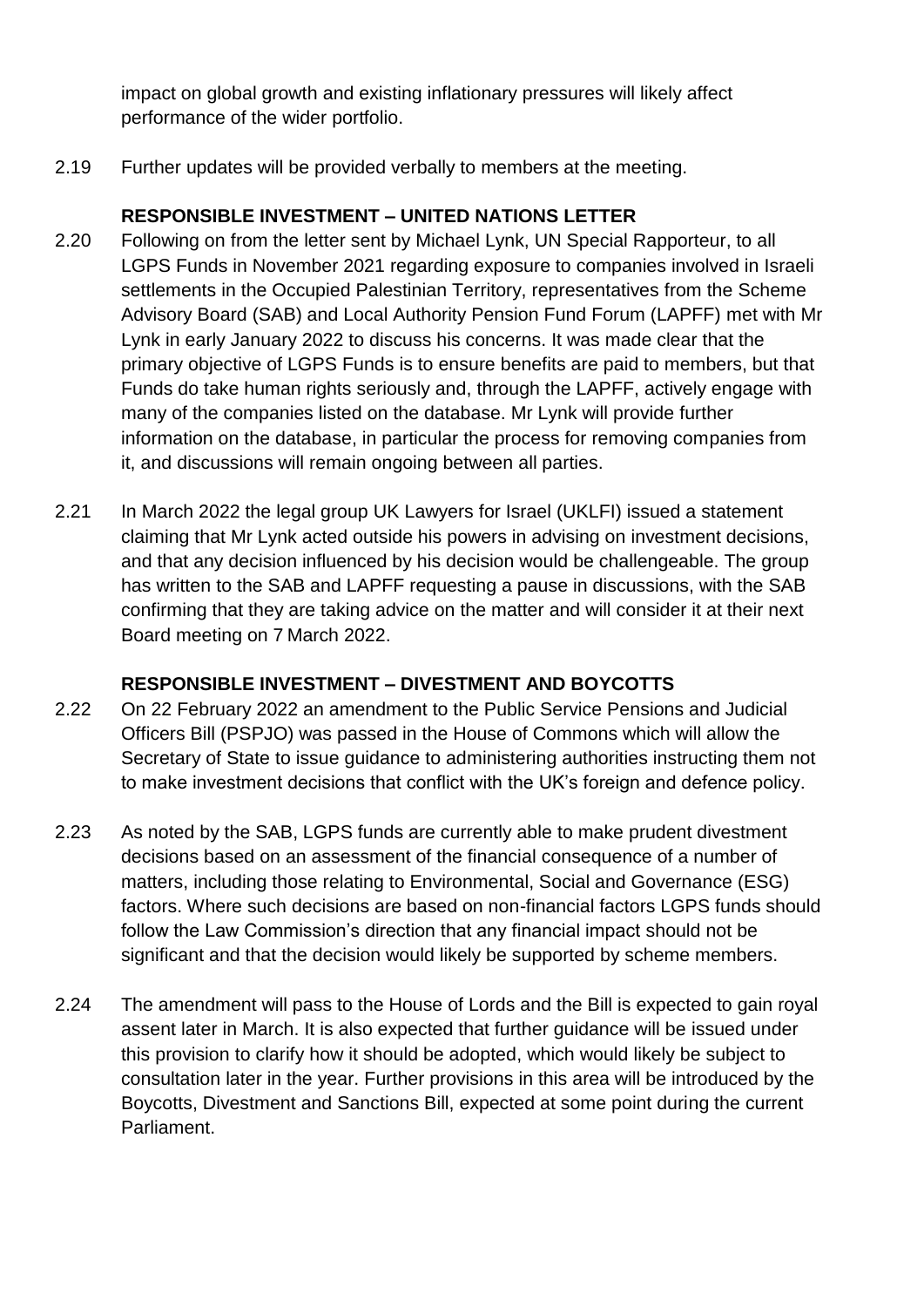## **INVESTMENT STRATEGY – LEVELLING UP**

- 2.25 On 2 February 2022 the Department for Levelling Up, Housing and Communities (DLUHC) published its Levelling Up white paper. The paper includes references to LGPS funds, in conjunction with their pools, publishing plans to increase local investment by setting targets of up to 5% of assets to be invested in projects that support local areas. The SAB advises that 'local' in this context refers to UK-wide investment, and that they do not expect any mandate to enforce this beyond the requirement to have a plan.
- 2.26 Few details are available as yet, but it is expected that more information will be made available through public consultation in the Summer of 2022, alongside outstanding consultations on climate risk reporting, pooling guidance, and implementation of the Good Governance recommendations.

## **EXTERNAL AUDIT**

- 2.27 At the time of writing the Pension Fund's external audit plan for 2021/22 is only available in draft format and therefore not presented to the Committee at this stage. The external auditor, Mazars, has indicated it intends to complete some interim audit work on the Fund by the end of March 2022, with final substantive testing to take place from late June 2022 for an initial period of 9 weeks.
- 2.28 The estimated fee payable in respect of audit work on the Fund is £19,170.
- 2.29 Officers have already commenced preparations for the financial year-end, ensuring key deliverables identified by Mazars are already in place or ready to be updated when closing activities begin. Further updates will be presented to Committee at the next meeting.

## **UK STEWARDSHIP CODE**

- 2.30 On 10 March 2022 the Financial Reporting Council (FRC) published its updated lists of signatories to the UK Stewardship Code which confirmed that the Lambeth Pension Fund has successfully been admitted as a signatory to the Code following the submission of its first stewardship report in October 2021. The Fund is now able to refer to itself as a signatory to the Code and make use of the FRC logos where relevant.
- 2.31 The successful notification of the Fund's application was accompanied by useful feedback on our initial submission, highlighting areas for development and improvement going forward. The ongoing recognition of the Fund as a signatory to the Code requires the annual submission of a stewardship report covering the previous financial year. The next report covering 2021/22 must be submitted to the FRC by 31 October 2022.

## **SKILLS AUDIT**

2.32 In December 2021 members of both the Pensions Committee and Board were sent a questionnaire designed to measure the current level of skills and understanding of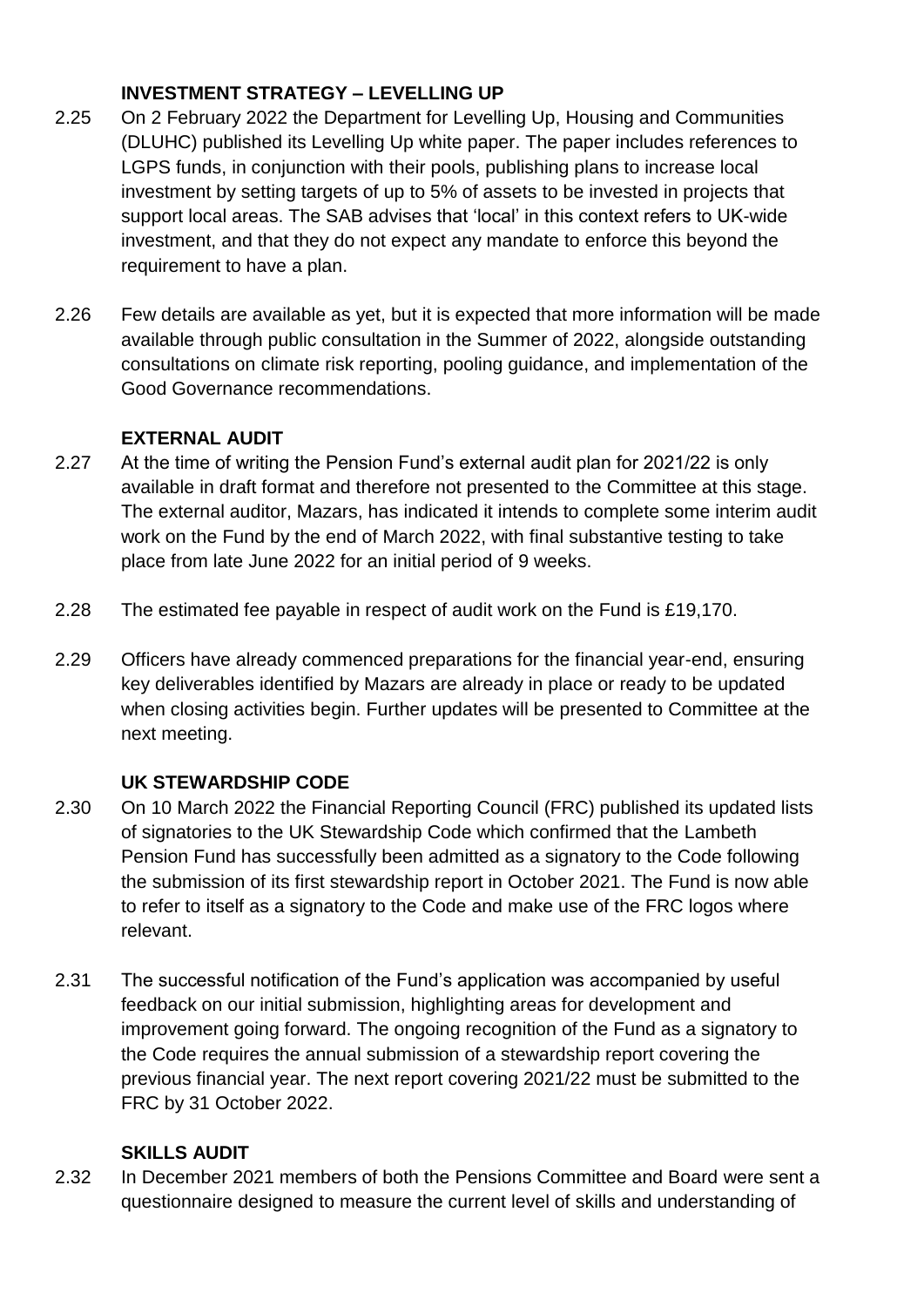those charged with the Fund's management and provide a basis for a more targeted ongoing program of training to address areas of low understanding or familiarity.

- 2.33 The survey was based predominantly on the CIPFA Knowledge and Skills Framework 2021, focusing on the key skills identified within that framework as essential for those involved in managing an LGPS fund. The extended deadline for the survey was 31 January 2022; 8 responses in total were received from a possible 14, of which 6 were from the Pensions Committee and 2 from the Board. A summary of the results is presented in Appendix Two.
- 2.34 The summary identifies a number of areas in which respondents to the audit suggested their level of knowledge or familiarity with the topic in question is lacking. This includes governance issues such as pensions legislation and the wider governance framework, and the Committee's/Board's Terms of Reference; the role of the administration function and the principles that guide the production of the Fund's statement of accounts; actuarial methods and assumptions used for calculating the funding level and in undertaking the triennial valuation; and aspects of the investment strategy including benchmark asset allocations.
- 2.35 Some of the training needs identified in the audit may be met through member selflearning or through signposting to existing Fund documentation, and where applicable officers will direct members to the relevant resource; otherwise, these areas will be prioritised for incorporation into the 2022/23 training programme, to be met through internal and external resources, and brought to Committee for approval with the annual business plan later in the year.

## **TRAINING UPDATE**

- 2.36 A selection of external conferences, workshops and other training opportunities taking place over the next quarter has been shared with members at Appendix Three; these events have been specifically identified as relevant to the Fund and/or members' interests. Should members decide to attend any of the sessions or have identified other training they would like to attend, please inform the Fund's Governance and Compliance Officer Sarah Hargraves [\(shargraves@lambeth.gov.uk\)](mailto:shargraves@lambeth.gov.uk) so that member training records can be updated.
- 2.37 These sessions form part of the main training offer to members; other sessions arranged by fund managers or advisors will be held throughout the year and outside of formal meetings in line with the training plan. It is vital that members continue to develop and maintain their knowledge of the overall LGPS landscape to fulfil statutory obligations and compliance requirements.
- 2.38 Also included at Appendix Four is a record of training and other relevant events attended by members of the Committee and Board, as notified to officers, over the quarter ending 31 December 2021.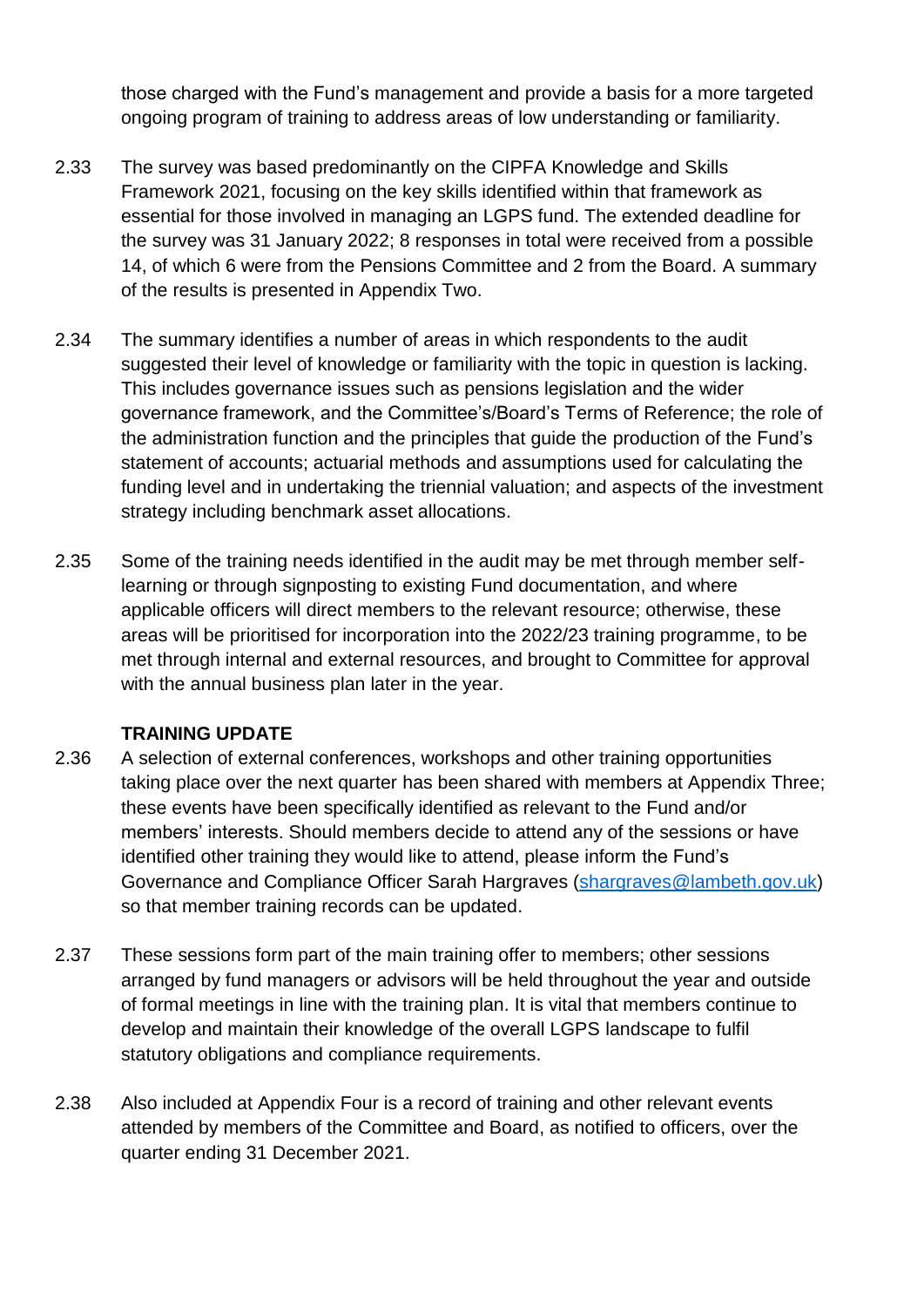2.39 In addition, members are recommended to complete The Pension Regulator's Public Service Toolkit which comprises seven self-learning online modules about managing public service pension schemes with a focus on governance and administration. The toolkit can be found at the following link: [https://www.thepensionsregulator.gov.uk/en/public-service-pension](https://www.thepensionsregulator.gov.uk/en/public-service-pension-schemes/understanding-your-role/learn-about-managing-public-service-schemes)[schemes/understanding-your-role/learn-about-managing-public-service-schemes](https://www.thepensionsregulator.gov.uk/en/public-service-pension-schemes/understanding-your-role/learn-about-managing-public-service-schemes) 

## **3 FINANCE**

3.1 There are no direct financial implications arising from the recommendations in this report.

## **4 LEGAL AND DEMOCRACY**

- 4.1 The Lambeth Pension Fund is run in accordance with the Local Government Pension Scheme Regulations 2013 enacted along with other Regulations under the Superannuation Act 1972 and the Public Service Pension Act 2013, and is for the benefit of Council employees and outside organisations which have entered into an agreement with Lambeth to provide pensions for their staff.
- 4.2 The Pension Committee must be mindful of their fiduciary duty to obtain the best possible financial return on the investments it administers within the investment strategy framework.
- 4.3 The Accounts and Audit Regulations 2015 require the Council to maintain an adequate and effective system of internal audit of its accounting records, and of its system of internal control in accordance with proper practice.
- 4.4 Regulation 6 requires the Council to conduct a review, at least once a year, of the effectiveness of internal control which includes risk management arrangements. The Council is also under a duty to conduct, at least once a year, a review of its system of internal audit. The findings of both reviews must be considered together by the Corporate Committee.
- 4.5 There are no additional comments from Democratic Services.

## **5 CONSULTATION AND CO-PRODUCTION**

5.1 None for the purposes of this report.

#### **6 RISK MANAGEMENT**

6.1 Investment decisions involve taking risks that Members of the Committee should always bear in mind. Generally, risk is taken to mean the variability of returns. Investments with greater risk must usually promise higher returns than more 'stable' investments before investors will buy them. Members must consider the risk/reward trade-off; generally, the higher the potential return expected the higher the associated risk. Members in their capacity as Trustees bear that risk.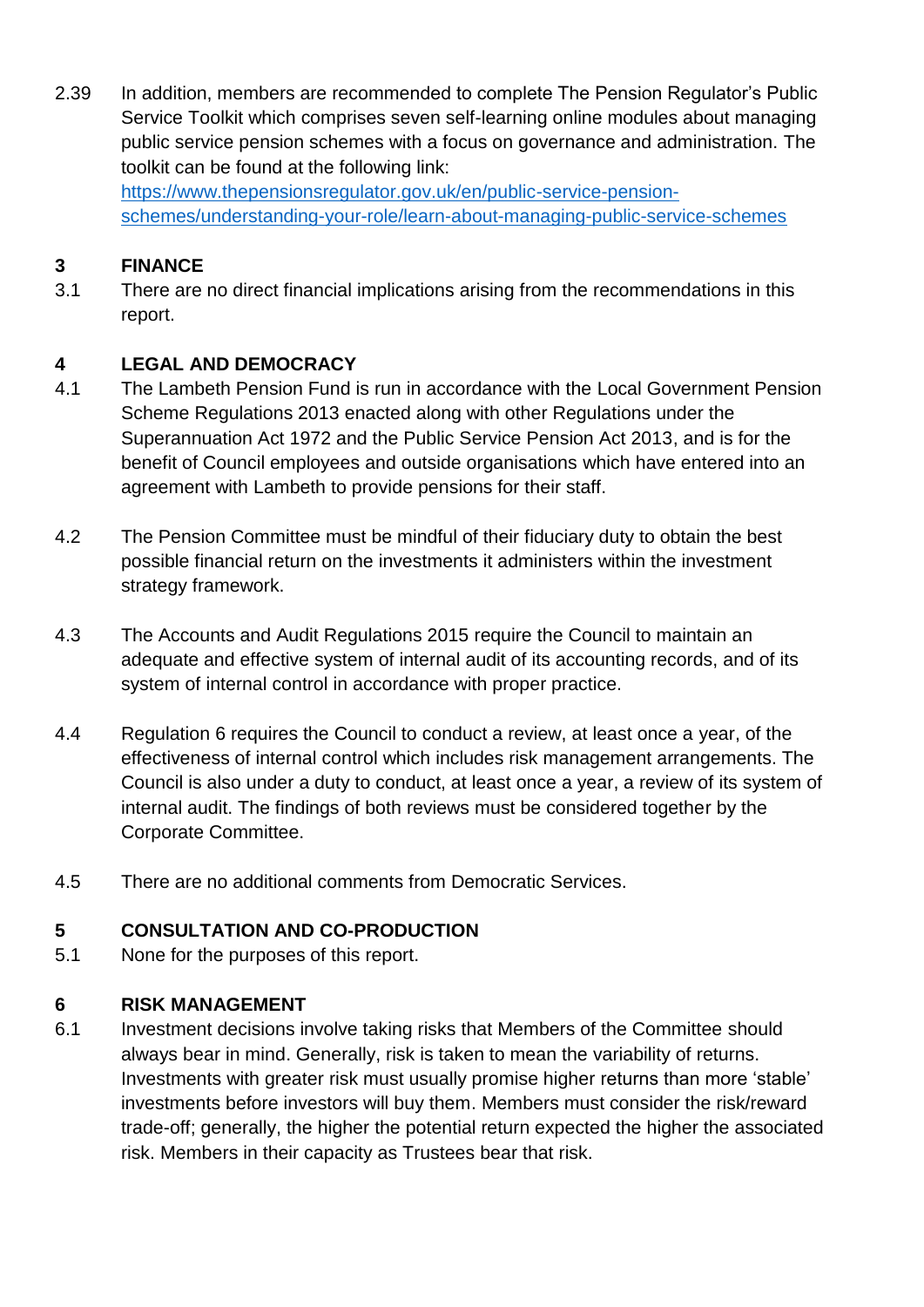| $\overline{7}$<br>7.1 | <b>EQUALITIES IMPACT ASSESSMENT</b><br>None for the purposes of this report. |
|-----------------------|------------------------------------------------------------------------------|
| 8<br>8.1              | <b>COMMUNITY SAFETY</b><br>None for the purposes of this report.             |
| 9                     | <b>ORGANISATIONAL IMPLICATIONS</b>                                           |
| 9.1                   | <b>Environmental</b><br>None for the purposes of this report.                |
| 9.2                   | <b>Health</b><br>None for the purposes of this report.                       |
| 9.3                   | <b>Corporate Parenting</b><br>None for the purposes of this report.          |
| 9.4                   | <b>Staffing and accommodation</b><br>None for the purposes of this report.   |
| 9.5                   | <b>Responsible Procurement</b><br>None for the purposes of this report.      |
| 10                    | <b>TIMETABLE FOR IMPLEMENTATION</b>                                          |

10.1 Not applicable.